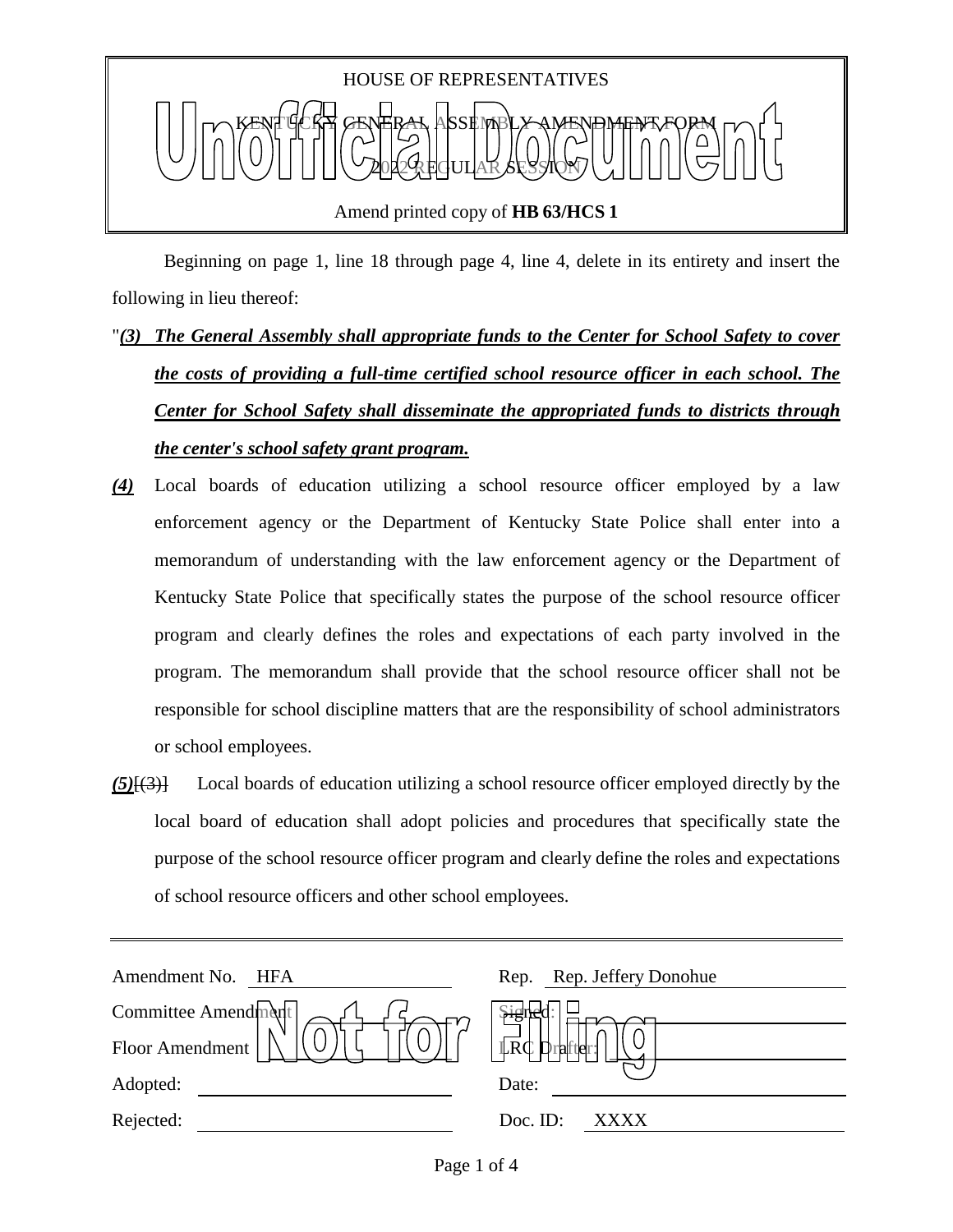

- $(6)$ <sup>[(4)</sup>] In accordance with KRS 61.926, 527.020, and 527.070, as applicable, each school resource officer shall be armed with a firearm, notwithstanding any provision of local board policy, local school council policy, or memorandum of agreement.
- *(7)*[(5)] On or before January 1, 2020, the Kentucky Law Enforcement Council, in collaboration with the Center for School Safety, shall promulgate administrative regulations in accordance with KRS Chapter 13A to establish three (3) levels of training for certification of school resource officers first employed as a school resource officer on or after March 11, 2019: School Resource Officer Training I (SRO I), School Resource Officer Training II (SRO II), and School Resource Officer Training III (SRO III). Each level shall consist of forty (40) hours of training, with SRO I to be completed within one (1) year of the date of the officer's employment and SRO II and SRO III within the subsequent two (2) years.
- *(8)*[(6)] Course curriculum for school resource officers employed on or after March 11, 2019, shall include but not be limited to:
	- (a) Foundations of school-based law enforcement;
	- (b) Threat assessment and response;
	- (c) Youth drug use and abuse;
	- (d) Social media and cyber security;
	- (e) School resource officers as teachers and mentors;
	- (f) Youth mental health awareness;
	- (g) Diversity and bias awareness training;
	- (h) Trauma-informed action;
	- (i) Understanding students with special needs; and
	- (j) De-escalation strategies.
- *(9)*[(7)] Effective January 1, 2020, all school resource officers with active school resource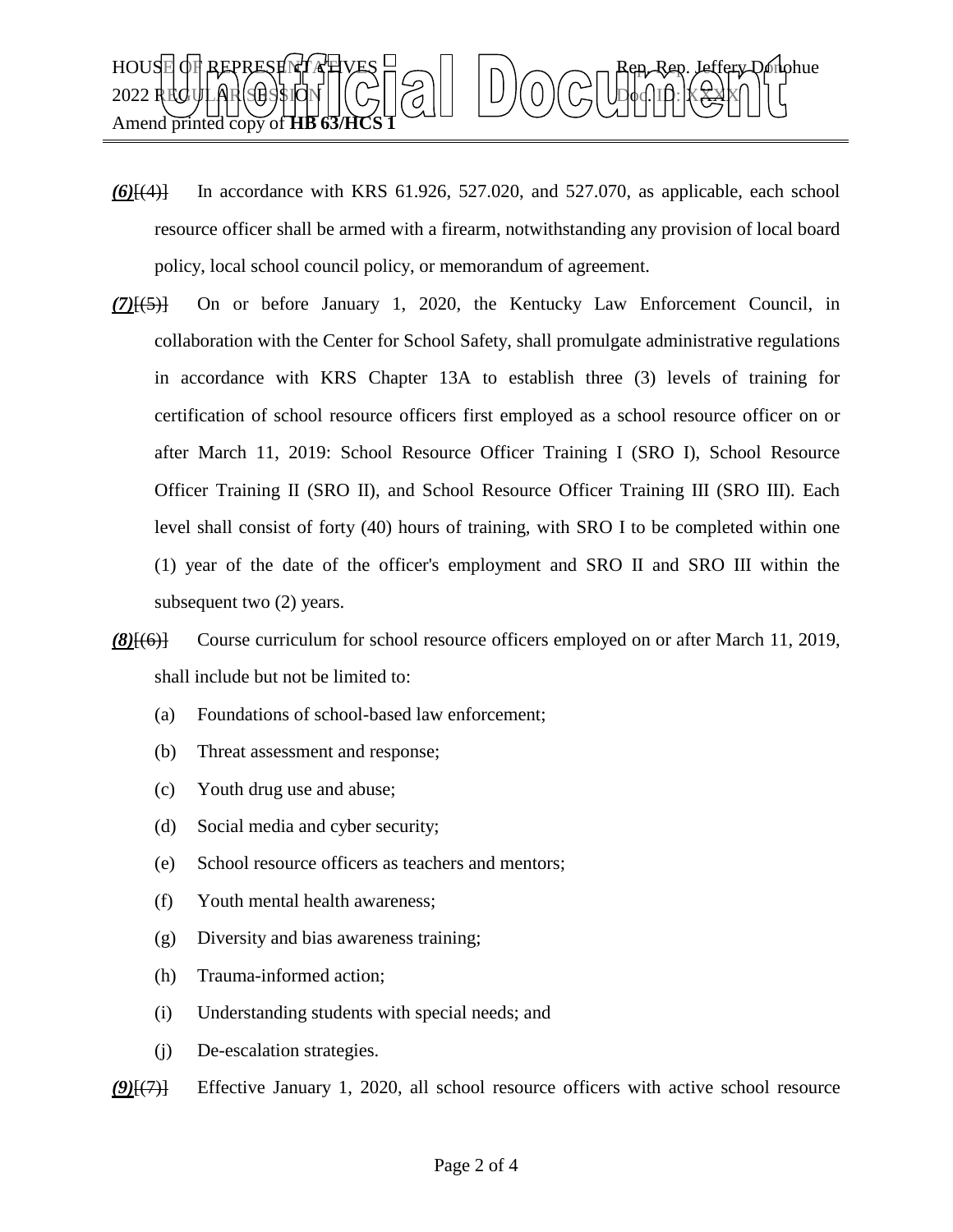

officer certification status shall successfully complete forty (40) hours of annual in-service training that has been certified or recognized by the Kentucky Law Enforcement Council for school resource officers.

- *(10)*[(8)] In the event of extenuating circumstances beyond the control of an officer that prevent the officer from completing the in-service training within one (1) year, the commissioner of the Department of Criminal Justice Training or a designee may grant the officer an extension of time, not to exceed one hundred eighty (180) days, in which to complete the training.
- *(11)*[(9)] Any school resource officer who fails to successfully complete training requirements within the specified time periods, including any approved time extensions, shall lose his or her school resource officer certification and shall no longer serve in the capacity of a school resource officer in a school.
- *(12)*[(10)] When a school resource officer is deficient in required training, the commissioner of the Department of Criminal Justice Training or his or her designee shall notify the council, which shall notify the officer and the officer's employing agency.
- *(13)*[(11)] A school resource officer who has lost school resource officer certification due solely to the officer's failure to meet the training requirements of this section may regain certification status as a school resource officer and may resume service in the capacity of a school resource officer in a school setting upon successful completion of the training deficiency.
- *(14)*[(12)] No later than November 1 of each year, the local school district superintendent shall report to the Center for School Safety the number and placement of school resource officers in the district. The report shall include the source of funding and method of employment for each position.
- *(15) Nothing in this section shall be interpreted or construed to require a local government or*